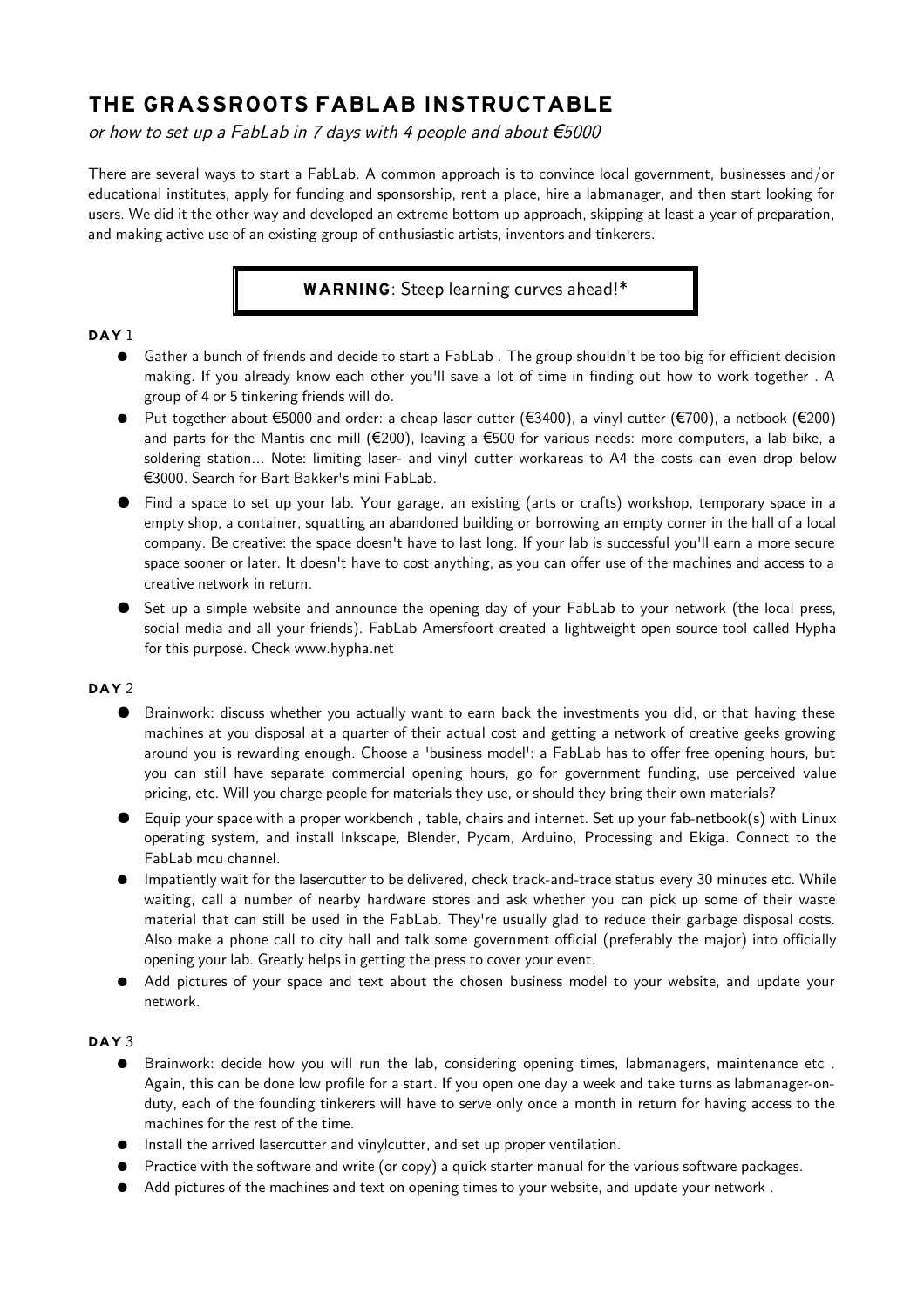#### **DAY 4**

- Brainwork: decide how your fabbers will connect to the community and document their work .
- Run a series of tests with various materials on your machines to get the hang of it and to create a table with machine settings for different materials.
- Cut out the Mantis wooden parts and build the frame.
- Update website and network with text and images.

#### **DAY 5**

- Brainwork: think up (or copy) a nice demonstration project to introduce your fabbers to the machines.
- Assemble and test the Mantis electronics.
- Write (or copy) a quick starter manual for each of your machines.
- Update website and network with text and images.

#### **DAY 6**

- Put up the FabLab Charter at the entrance.
- Buy drinks and snacks for the opening.
- Update website and network.
- Extension time\*

#### **DAY 7**

● Opening

#### **\*DISCLAIMER**

Although in principle this schedule could work out, be prepared for delays and frustration along the way: Suppliers can be hard to find. Open source software is sometimes still under heavy development, not (yet) well documented or unavailable for some platforms. Same goes for propriety software by the way, and then they charge you for it. Furthermore, cheap and open source don't always go together, especially cheap hardware often comes with a limited range of drivers, although some overseas suppliers don't seem to hesitate in providing you with a cracked version of the needed software and operating system.

Don't wait for approval by whatever officials. They don't understand the concept of a FabLab in the first place, they may come up with insane regulations, forms etc. Especially your alternative business model will not be recognized by politicians, businesses, and official institutions like the chamber of commerce.

Harmen G. Zijp / FabLab Amersfoort